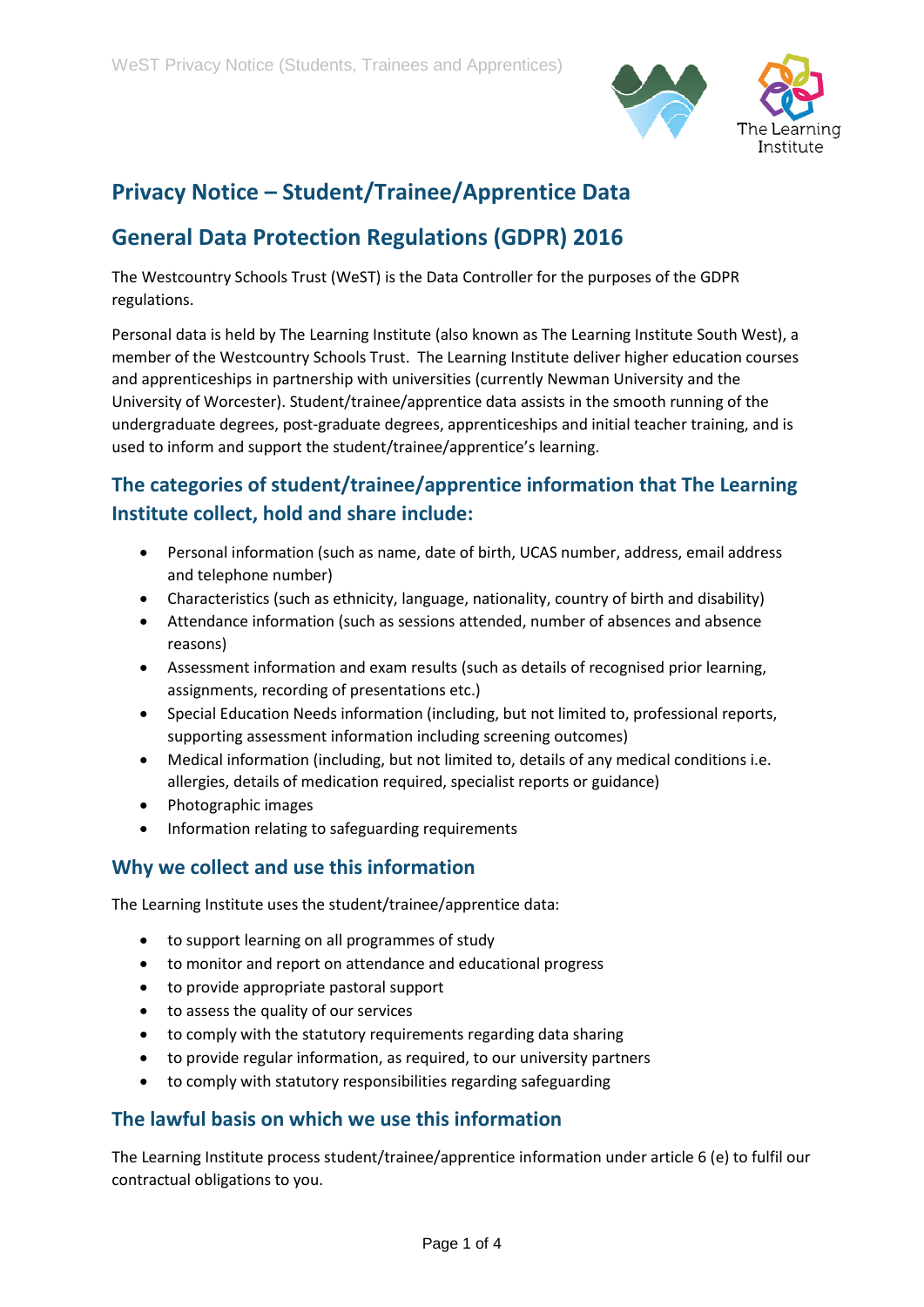

In addition, The Learning Institute may process student/trainee/apprentice information under article 6 (e) of the GDPR regulations where processing is necessary for the performance of a task carried out in the public interest.

Some student/trainee/apprentice data is subject to extra protection under the special category condition and is processed under article 9 (g) where processing is necessary for reasons of substantial public interest.

Where we use your photographic image for safeguarding purposes, this is processed under article 6 (e) of the GDPR regulations where processing is necessary for the performance of a task carried out in the public interest.

In all other cases, the processing of your photographic image will only be carried out with your consent provided under article 6 (a) where the data subject has given specific consent to the processing of his or her personal data for one or more purposes.<https://www.eugdpr.org/>

## **Collecting student/trainee/apprentice information**

Whilst the majority of student/trainee/apprentice information you provide to The Learning Institute is mandatory, some of it is provided on a voluntary basis. In order to comply with the General Data Protection Regulation, The Learning Institute will inform you whether you are required to provide certain information or if you have a choice in this.

## **Storing student/trainee/apprentice data**

The Learning Institute holds student/trainee/apprentice data for a set period in line with the retention schedules set out by our university partners. Please contact dpl@learninginstitute.co.uk if you would like more information about the retention periods being applied.

## **Who we share student/trainee/apprentice information with**

The Learning Institute routinely shares student/trainee/apprentice information with:

- core staff and tutors employed by The Learning Institute
- administrators at delivery venues
- work-based learning settings
- initial teacher training work placements
- employers
- partner universities (Newman University, University of Worcester)
- the Department for Education (DfE)
- the Office for Standards in Education (Ofsted)
- the Office for Students (OfS)
- Disclosure and Barring Service (DBS)
- Department for Work and Pensions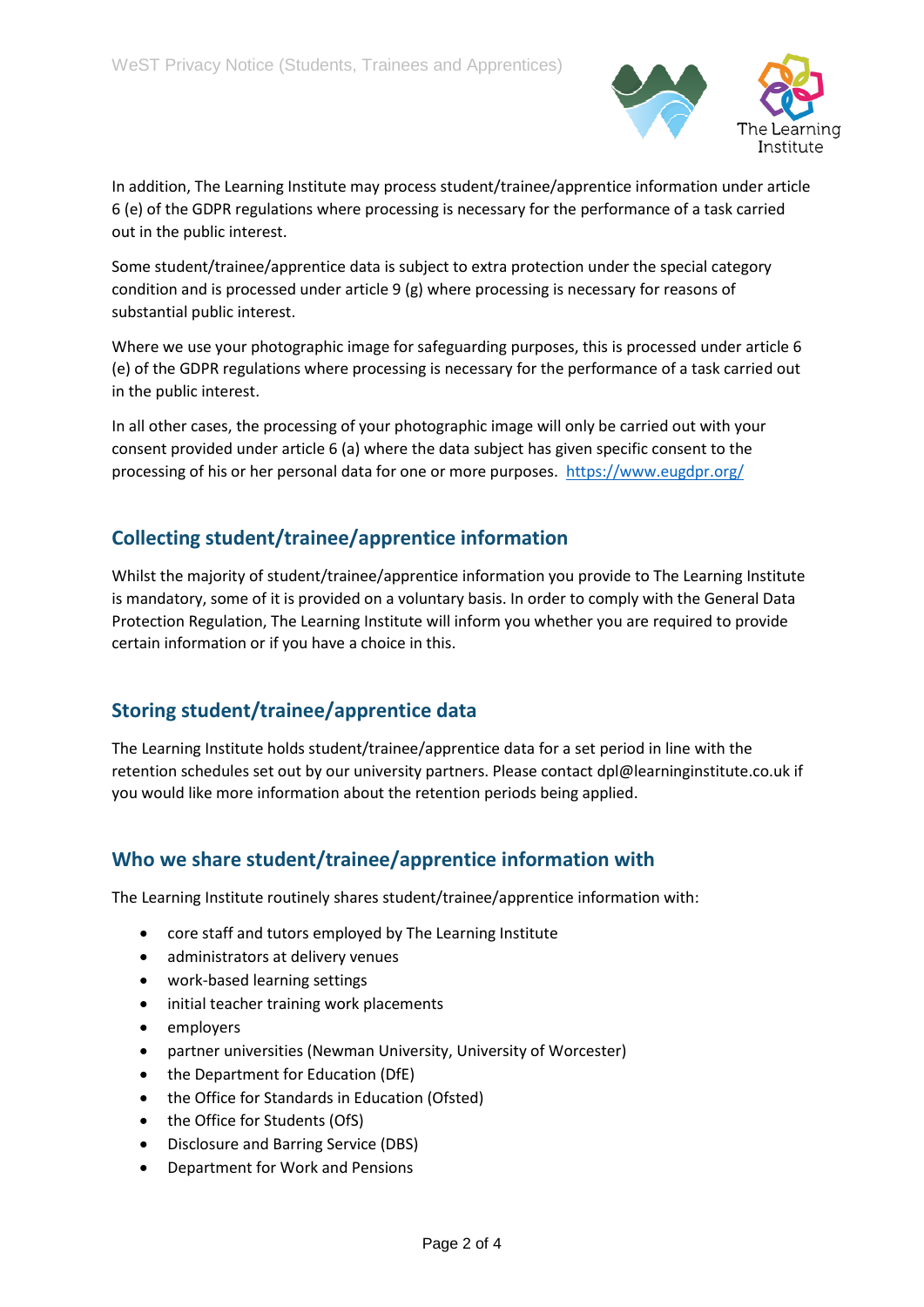

- Learning Records Service
- End-point assessment organisations
- Awarding bodies (such as CMI, BCS, CIMPSA)
- Approved SEND partners (such as dyslexia assessors)
- Approved public service partners (NHS, Police, social services)
- Sub-contracting partners (where they are identified in the Apprenticeship Agreement)
- External providers of systems used to support the education and well-being of students/trainees/apprentices – e.g. Digital Web Media, Microsoft Corporation, PS Financials Ltd, Tribal Group, MicroLibrarian Systems

#### **Why we share student/trainee/apprentice information**

The Learning Institute does not share information about students/trainees/apprentices with anyone without consent unless the law and policies allow us to do so.

The Learning Institute shares information with university partners, to ensure maximum value of course provision and to enable compliance with Office for Students funding requirements.

The Learning Institute shares information with the Learning Records Service and end-point assessment organisations to ensure maximum value of apprenticeships and to enable compliance with Department for Work and Pensions requirements.

#### **Requesting access to your personal data**

Under data protection legislation, you have the right to request access to information that we hold. To make a request for your personal information, please submit your request to the data controller: [www.westst.org.uk/gdpr.](http://www.westst.org.uk/gdpr)

#### **Data subject rights**

You also have the right to:

- object to processing of personal data that is likely to cause, or is causing, damage or distress
- prevent processing for the purpose of direct marketing
- object to decisions being taken by automated means
- in certain circumstances, have inaccurate personal data rectified, blocked, erased or destroyed; and
- claim compensation for damages caused by a breach of the Data Protection regulations

If you have a concern about the way we are collecting or using your personal data, we request that you raise your concern with us in the first instance. Alternatively, you can contact the Information Commissioner's Office at https://ico.org.uk/concerns/